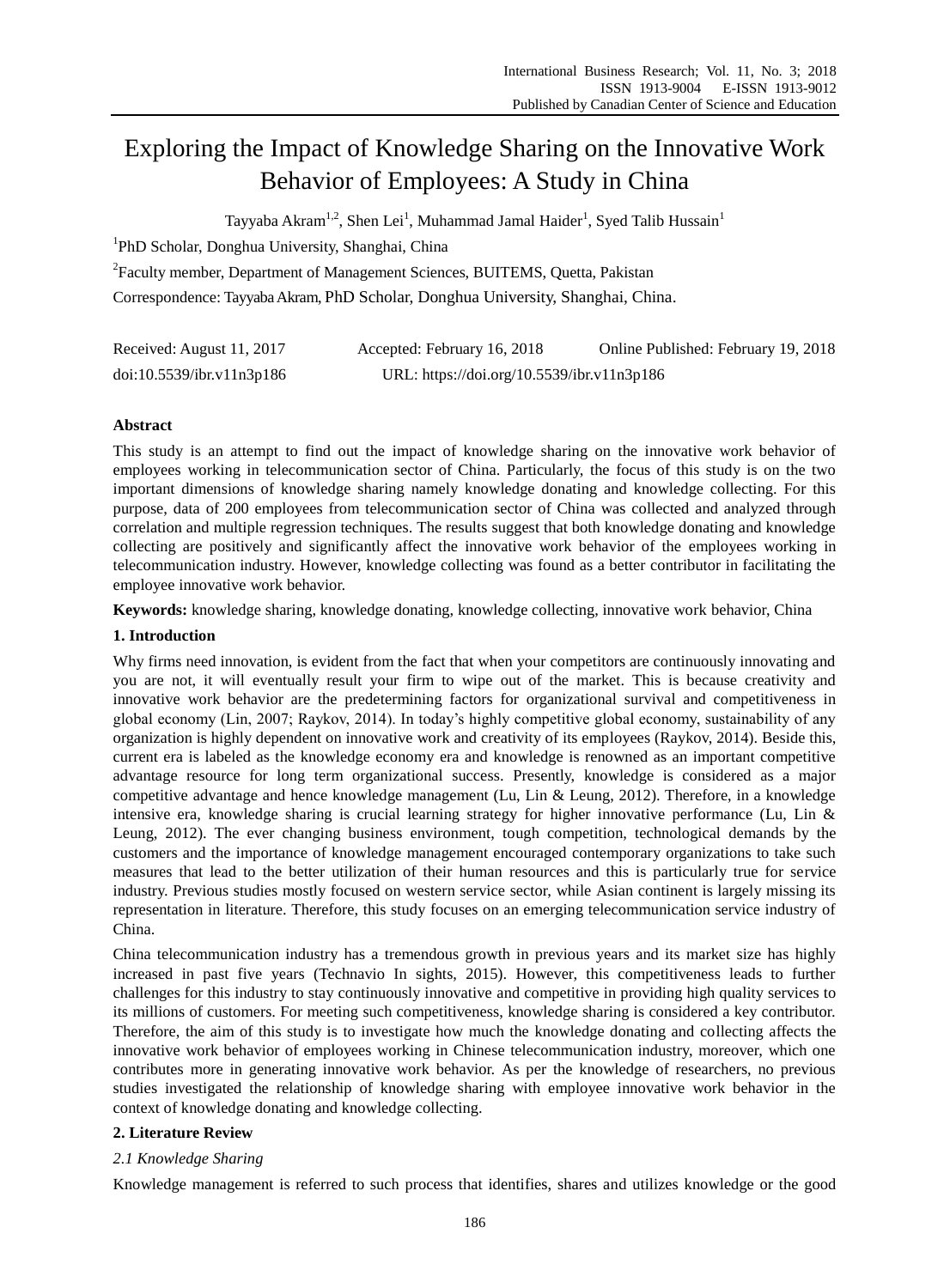organizational practices that enable organizations to compete (O'Dell & Grayson, 1998). Further, knowledge sharing is denoted as the "provision of task information and know-how to help others and to collaborate with others to solve problems, develop new ideas or implementing policies or procedures" (Cummings, 2004). Similarly, for successful knowledge management initiatives; knowledge sharing plays a very fundamental role (Wang & Noe, 2010). Xinyan and Xin (2006) mentioned that in order to create useful knowledge in the workplace, knowledge sharing is used as an important and key method. Therefore, knowledge sharing is considered as a core component of knowledge management (Park, son, Lee & Yun, 2009). Knowledge sharing is further divided into two sub categories namely knowledge donating and knowledge collecting. Knowledge donating is referred as "the communication between individuals that bases upon an individual's own wishful transfer of intellectual capital", whereas, knowledge collecting is defined as "an attempt to convince other organizational members to share what they know" (Van Den Hooff & De Ridder, 2004). Eventually, knowledge collecting is consulting and encouraging others to share their intellectual capital (Yesil & Dereli, 2013; Alhady, Idris, Sawal, Azmi & Zakria, 2011) and knowledge donating is responding to the same call from others to share one's own intellectual capital. These two forms of knowledge sharing have their own individual standing and effects in the literature which often used interchangeably. Cumming (2003) mentioned five important perspectives that affect the realization of knowledge sharing implementations as the form and location of the knowledge, the relationship between the source of knowledge, the source's knowledge sharing capability, the recipient of knowledge, and the recipient learning tendency, and the broader environment in which the sharing occurs (Yesil & Dereli, 2013). Hence Knowledge sharing is reflected as "a process where exchange and creation of knowledge among the individuals takes place" (Van Den Hooff & De Ridder, 2004; Cummings, 2003; Yesil & Dereli, 2013). Therefore, it plays an important role in employees' innovative work behavior.

#### *2.2 Employee Innovative Work Behavior*

Innovation studies have been the part of many academic disciplines such as sociology, history management, economics, psychology and industrial design (Jong, 2007). Innovation related studies are found highlighting the importance of innovation related issues crucial for modern economy (Raykov, 2014). Innovative job practices, employee efficiency and contribution in organizational change are key concerns of human resource now-a-days. Due to this importance of organizational innovation, employees' innovative work behavior is the key requirement for success. However, innovative work behavior of the employees is a self-motivated element that is affected by many organizational realities. Innovative work behavior is mostly considered only as idea generation and it is confused with creativity (such as Mumford, 2003; Zhou & Shalley, 2003). This suggests only a single dimensional measure for innovative work behavior that lacks empirical support and validation (De Jong & Den Hartog, 2008). Innovative work behavior is therefore, a comprehensive set of behaviors associated to idea generation, idea support within organization and also enabling the implementation of those ideas (Scott & Bruce, 1994; Janssen, 2000). Janssen (2000) defines innovative work behavior as "intentional generation, promotion and realization of new ideas that are useful for the organizational survival". Further, innovative work behavior is also known as a multiple-stage process in which an individual recognizes a problem for which she or he generates new (novel or adopted) ideas and solutions, works to promote and build support for them, and produces an applicable prototype or model for the use and benefit of the organization or parts within it" (Kanter, 1998; Carmeli, Meitar & Weiberg, 2006). Hence, innovative work behavior is the "intentional generation, promotion and realization of novel ideas in the workplace" (Janssen, 2001; Scott & Bruce, 1994; West & Farr, 1989; Lu, Lin & Leung, 2012). This definition presents three basic functional elements of innovative work behavior namely creation, promotion and implementation of novel ideas that benefit the organizations (Janssen, 2000, 2004; Scott & Bruce, 1994; Yuan & Woodman, 2010). Therefore, EIWB describes employees' findings, their suggestions and implementation of new and beneficiary job related ideas. This study considers innovative work behavior as a multifaceted variable that includes idea generation, idea promotion and idea realization stages altogether. The relationship between knowledge sharing and employee innovative work behavior is discussed further.

#### *2.3 Relationship Between Knowledge Sharing and Employee Innovative Work Behavior*

Many studies related to knowledge management and organization has strengthen the concept that knowledge sharing ( mostly taken as knowledge transfer and knowledge sharing intensions previously) leads to improvement in organizational performance, such as innovation capability, absorptive capacity and innovativeness (e.g. Liao, Fei & Chen, 2007; Liu & Phillips, 2011; Hau, Kim, Lee & Kim, 2013; Yesil & Dereli, 2013). Innovation is rendered as "a process through which economic or social value is extracted from knowledge—through the creation, diffusion and transformation of knowledge to produce new or significantly improved products or processes that are put to use by society" (Raykov, 2014). Therefore, innovation is an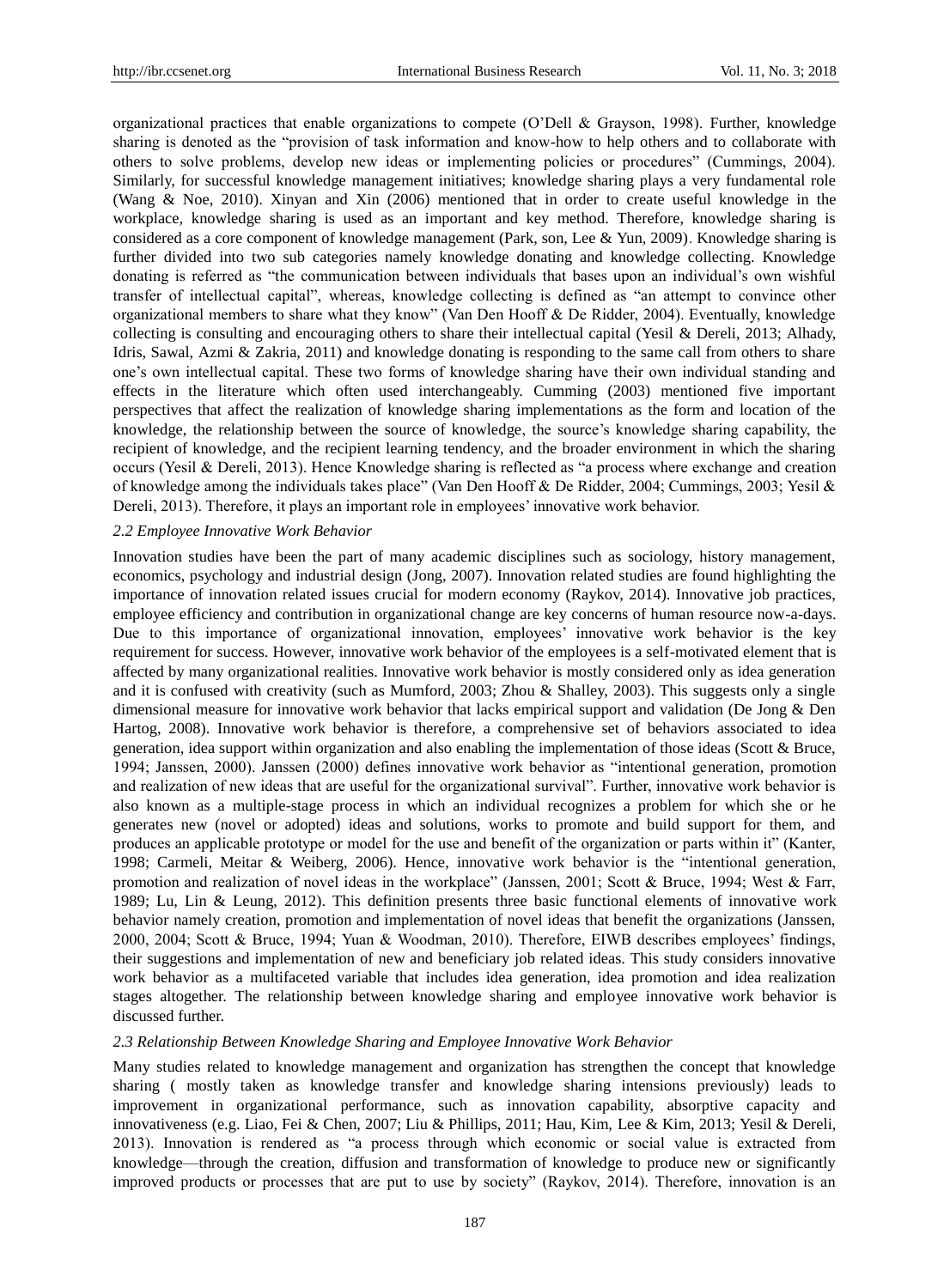essential competitive strategy and advantage for any firm's survival and keeping itself differentiated. Moreover, it attracts more customers due to the fact that new things are always attractive. Particularly service industry needs continuous innovation to keep its customer base. It is also evident that those employees who are having higher education and knowledge they directly influence the organizational capacity for implementing innovation (Raykov, 2014). Nonetheless, contemporary organizations have tried to sustain their market competitiveness by increasing knowledgeable human capital that is more innovative. Eventually, studies focused on the need of human capital and knowledgeable workforce to meet productivity and innovation related organizational challenges. Number of studies has shown that knowledge management is crucial for enhanced organizational performance (e.g. Perez-Arostegui et al., 2012; Kuo, Kuo & Ho, 2014) as well as the knowledge sharing and innovativeness (Lin, 2007; Hu et al, 2009; Kuo, Kuo & Ho, 2014). Beside others factors, knowledge being the most important organizational resource, allows the novel organizational results which also includes the innovation (Kamasak & Bulutlar, 2010). Moreover, knowledge sharing is found to help people in quickly expanding their individual knowledge range and increase their problem solving ability and work output (Hu et al., 2009).

Knowledge is found to be the main building block for the innovational process. Nonetheless, beside few studies regarding knowledge and innovation, investigation about motivating factors that lead employees to display innovative work behavior are still under study in literature. However, literature supports the link between knowledge sharing and innovation. According to Alhady et al., (2011) the organization that support its employees for contributing knowledge (within groups and organizations) is expected to create new and better ideas and encourage new business opportunities, hence enabling organizational innovation activities. In their study, Kuo et al., (2014) investigated the relationships between workplace friendship, job satisfaction, knowledge sharing and service innovation by collecting data from electronic information engineers at the science parts located in Hsinchu, Thaipei and Tainan. They found a positive and significant effect of workplace friendship and job satisfaction on service innovation and knowledge sharing was found to significantly moderate the effect of job satisfaction and workplace friendship on service innovation. In another study, Choi, Lee and Yoo (2010) found knowledge sharing among team members as an essential element in order to maintain high levels of group and organizational productivity.

Mura et al., (2013) considered knowledge sharing as "sharing best practices" and innovative work behavior only as "idea generation". They found knowledge sharing as a positive contributor towards innovative work behavior. However, knowledge sharing not only let the employees to pass the knowledge to other workers but it also enables others to acquire beneficial knowledge (Kuo et al., 2014). In another study, Lu, Lin and Leung (2012) examined the effects of learning goal orientation on individual innovative work performance with knowledge sharing as the mediator in a survey from 248 employees and their supervisors from diverse industries in China. They found a positive significant effect of learning goal orientation and a significant mediating role of knowledge sharing. Further, Lu, Lin and Leung (2012) investigated the effects of learning goal orientation on individual innovative performance and also observed the mediating mechanisms involved in this process in China. They found learning goal orientation positively related to innovative performance of employees whereas, knowledge sharing was found to mediate this relationship.

Considering knowledge donating and knowledge sharing, Kamasak and Bulutlar (2010), explored the effects of knowledge sharing on innovation. Using multiple regression analysis, they found positive and significant effect of knowledge collecting on all types of innovation; however, knowledge donating was found to have no effect on exploratory innovation. Akhavan, Hosseini, Abbasi and Manteghi (2015) analyzed a comprehensive model of socio-psychological factors, technological and cultural facilitators on the knowledge sharing behaviors and further its impact on the innovative work behavior. However, knowledge sharing was not taken in context of knowledge donating and knowledge collecting, rather considered as "intension to share knowledge". While knowledge sharing is argued as a mechanism by which knowledge can be transmitted between individuals, therefore, through such knowledge transmission, individuals acquire new edge to facilitate new actions. Hence, knowledge sharing contributes value to existing knowledge within the organization and leads to innovativeness. Eventually, literature also highlighted the need for further empirical research on the topic of innovation and skills (Raykov, 2014). This study focuses on these two important parts of knowledge sharing in relation to innovative work behavior, which previously attained less focus by researchers. Instead of only focusing on labor and repetitive activities, knowledge oriented work requires effective knowledge sharing and utilization (Kuo et al., 2014). Innovation is a result of such knowledge exchange that occurs between employees. Knowledge sharing generates key information that ultimately facilitates and predicts organizational innovation (O'Cass et al., 2013; Kuo et al., 2014).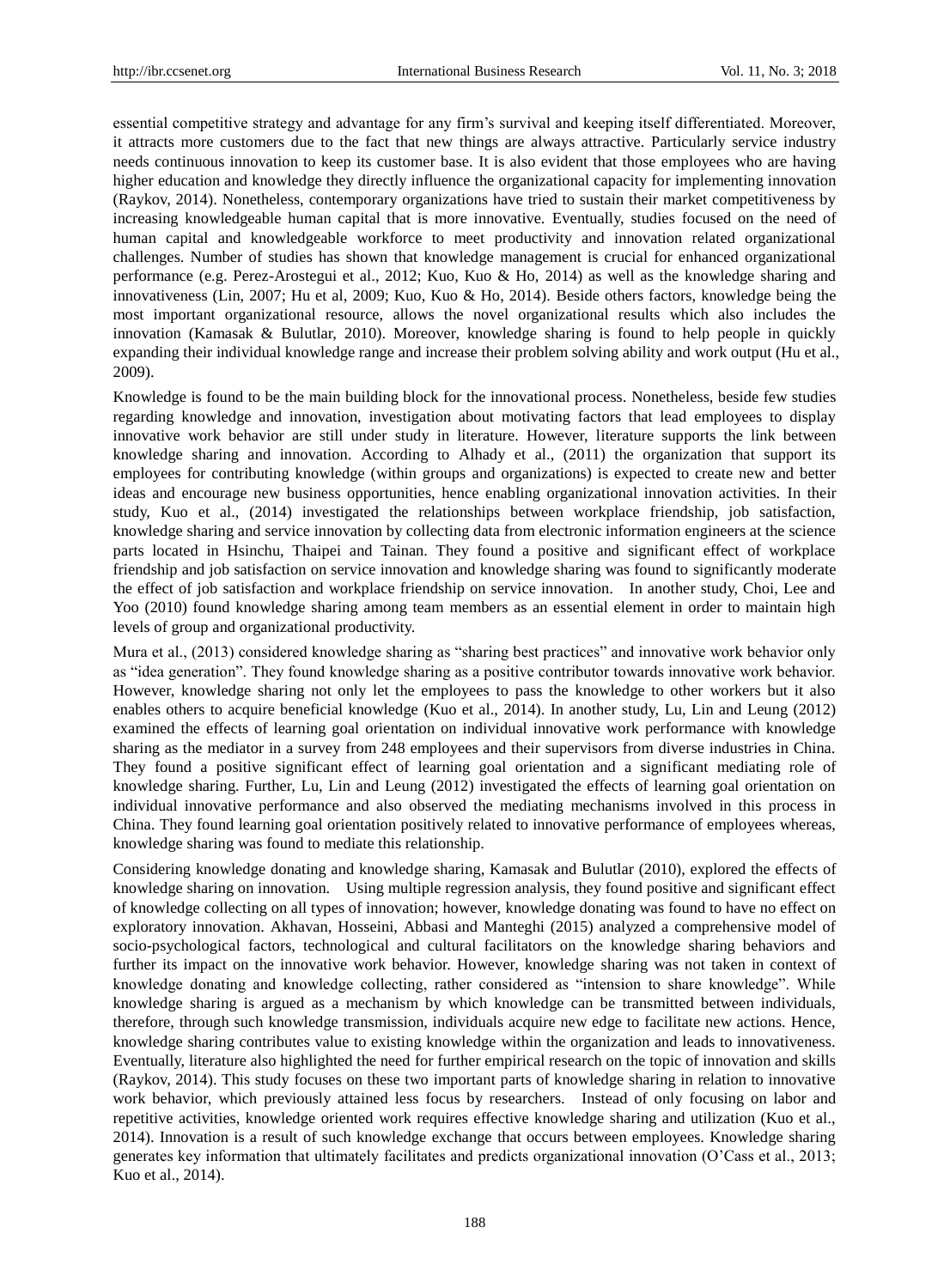While sharing their knowledge to their co-workers, individuals not only provide them information but they also combine, elaborate and translate into a clear and relevant form (Hansen, Mors & Lovas, 2005). In the same way, when the individual collects knowledge from others, he/ she improve his/her capability to innovate (Radaelli et al., 2014). Therefore, it can be proposed that knowledge donating and knowledge collecting positively impacts innovative work behavior of the individuals in organization. Hence, this study hypothesized that knowledge is vital for innovation and therefore, knowledge sharing plays a positive role in generating innovative work behavior in organizational employees. On the base of above literature and arguments, following hypotheses are generated. The hypothetical diagram is also provided in figure 1.

H1: knowledge donating affects EIWB positively and significantly.

H2: Knowledge collecting affects EIWB positively and significantly.



Figure 1. Theoretical Diagram of the Study

## **3. Study Material and Method**

#### *3.1 Sample, Sampling Technique and Sample Size*

The sample was chosen from the telecommunication sector of China on the basis of convenience sampling technique. This technique was suitable as access to employees was not readily available as an easy option for researchers. Analysis of the nature of the data provides the following information. 115 participants were female whereas, 85 participants were male. Range of these participants' ages is from 18 years to 50 years or above, however, majority participants belong to 25 years to 35 years old age group. Employees were contacted by using personal contacts and were requested to fill up a self-administered questionnaire. Initially, 400 questionnaires were distributed, however, 200 were returned with fully filled up and usable condition. The response rate, therefore, was 50%.

#### *3.2 Data Collection Process*

Using personal contacts, researchers requested the employees of telecommunication sector in Shanghai to fill up the questionnaire with proper instructions mentioned in the questionnaire. They were provided 15 days initially and they were also reminded to fill up the questionnaires on timely basis. However, not all participants were able to fill up and return back these questionnaires, therefore, for maximizing the response rate, few were requested later to fill up the questionnaire in their free time and give back to researchers. In order to generate unbiased responses, all employees were ensured about the anonymity and confidentially of the information they provided.

#### *3.3 Study Questionnaire*

For measuring the sub dimensions of knowledge sharing, (knowledge donating and knowledge collecting) this study adapted the scale implied by Lin (2007) who used the scale of Van den Hoof and Van Weene (2004). In Lin's (2007) study, knowledge donating comprising of three items, indicated the alpha reliability of 0.78. Further, knowledge collecting comprising of 4 items had 0.80 alpha reliability. For measuring the innovative work behavior, 9 item scale developed by Janssen (2000) is used. This scale has three dimensions namely idea generation, idea promotion and idea realization and each dimension have three representative items. Overall, Janssen (2000) has mentioned 0.93 alpha reliability for innovative work behavior scale. For ensuring accurate understanding by the participants and maximum response, the questionnaire was further translated into Chinese language. In order to translate the questionnaire, decentering technique was used. Decentering technique of translation is a sequential procedure of translating and retranslating of the questionnaire each time by a different translator (Cateora, Gilly & Graham, 2013). This technique ensures content validity in translation process, therefore, minimizes the chances of error and enhances the respondent's understanding. A five point Likert scale was used to generate the responses from the participants where 1= strongly disagree, 2= Disagree, 3= neither agree nor disagree, 4= Agree and 5= strongly agree.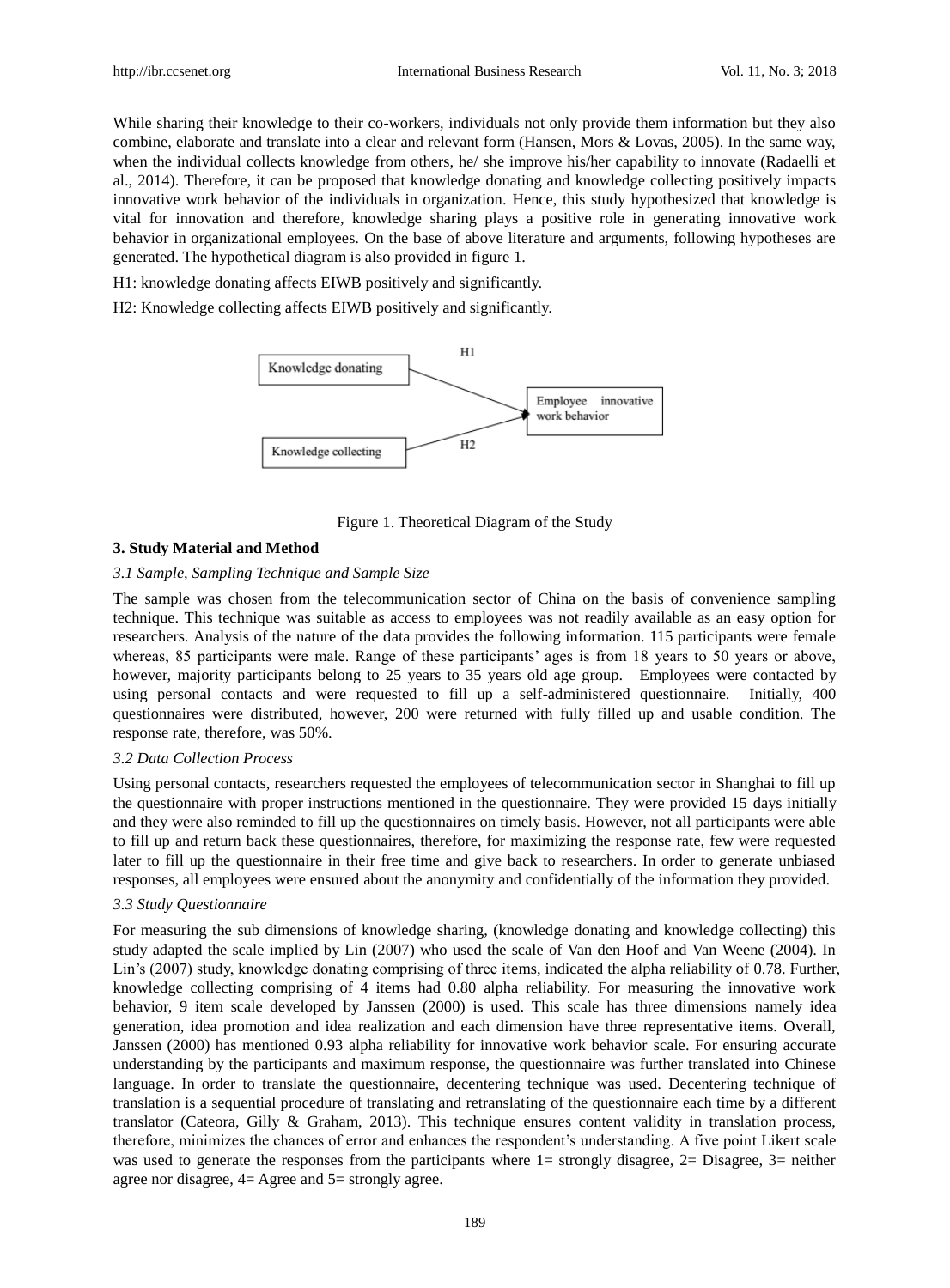## **4. Results and Analyses**

#### *4.1 Descriptive Statistics*

Table 1 presents the descriptive statistics of the study's main variables by providing the minimum, maximum, mean and standard deviation values; it explains the nature of the data and the tendency of the respondents' responses towards this study.

|  |  |  | Table 1. Descriptive statistics of the study variables $(n=200)$ |  |
|--|--|--|------------------------------------------------------------------|--|
|  |  |  |                                                                  |  |

| Minimum | Maximum | Mean | <b>Std. Deviation</b> |  |
|---------|---------|------|-----------------------|--|
|         |         | 4.12 | .613                  |  |
|         |         | 4.15 | .628                  |  |
|         |         | 4.15 |                       |  |
|         |         |      |                       |  |

*4.2 Cronbach's Alpha Reliability*

For ensuring the reliability of the scales used in this study, Cronbach's alpha reliability test was applied. Knowledge donating scale with 3 items presented .849 alpha reliability, whereas, knowledge collecting, with 4 items, presented an alpha reliability of .812. Overall, knowledge sharing scale with 7 items presented .864 alpha reliability. Employee innovative work behavior also confirmed high alpha reliability value of .94 with 9 items. All these scales were proved to be highly reliable for present study. Therefore, further analyses were conducted with confidence.

#### *4.3 Correlation Analysis*

The results of correlation analysis between knowledge donating, knowledge collecting and innovative work behavior are exhibited in Table 2. All these values are extracted from the correlation table on the base of their significance level at  $p < 0.01$  (<sup>\*\*</sup>). A positive and significant relationship was observed between the independent variable, knowledge donating and innovative work behavior ( $r=.613**$ ,  $p< 0.01$ ). Further, a significant and positive relationship between knowledge collecting and innovative work behavior is also observable in the table  $(r=678^{**}, p< 0.01)$ . Since the two dimensions of knowledge sharing are serving as independent variable and are not highly correlated with each other (two tail inter-item correlation coefficient is 1≤), therefore, the problem of multicollinearity was not found in this study. Thus, two measures of knowledge sharing can be used to evaluate the relationship between knowledge donating and knowledge collecting. The correlation found between knowledge donating and knowledge collecting explains that both independent variables are positively related with innovative work behavior of the employees working in telecommunication sector of China.

Table 2. Pearson moment correlation between the independent and dependent variables of the study (n=200)

| <b>Study variables</b> | KD                       | KС                       | <b>EIWB</b> |
|------------------------|--------------------------|--------------------------|-------------|
| Knowledge donating     |                          | 588                      | .613        |
| Knowledge collecting   | $\overline{\phantom{0}}$ |                          | $.678^{**}$ |
| <b>EIWB</b>            | $\overline{\phantom{0}}$ | $\overline{\phantom{0}}$ |             |

\*\*. Correlation is significant at the 0.01 level (2-tailed).

#### *4.4 Hypotheses Testing by Multiple Regression Analysis*

In order to examine the impact of knowledge donating and knowledge collecting on the innovative work behavior of the employees in telecommunication sector, two hypotheses were developed. These hypotheses are assessed and operationalized by using multiple regression technique using IBM SPSS. Table 3 is a representative table for multiple regression results of the study. It is observable from Table 3 that the multiple regression model on the relationship between knowledge donating and knowledge collecting with employee innovative work behavior is significant at 95% (sig= 0.00) confidence interval level. Model presented in Table 3 is a very strong predictor of the relationship between knowledge donating and knowledge collecting with 53% of the variance explained in employee innovative work behavior by these two variables altogether. Further, coefficients of this model are also provided in Table 3. To ensure that there is no multicollinearity between explanatory variables of the study, multicollinearity test was also conducted and Tolerance and VIF values are also provided in Table 3. According to Pallant (2013), Tolerance value less than 0.1 and VIF value greater than 10 indicates chances of significant multicollinearity. However, multicollinearity is not the case in this study because tolerance value and VIF values are under the suggestive range. While looking for the b values in Table 3, both knowledge donating and knowledge collecting were found making a significant  $(p \leq 0.00)$  contribution in explaining variation in innovative work behavior. These standardized coefficients indicate that both knowledge donating (b=0.328) and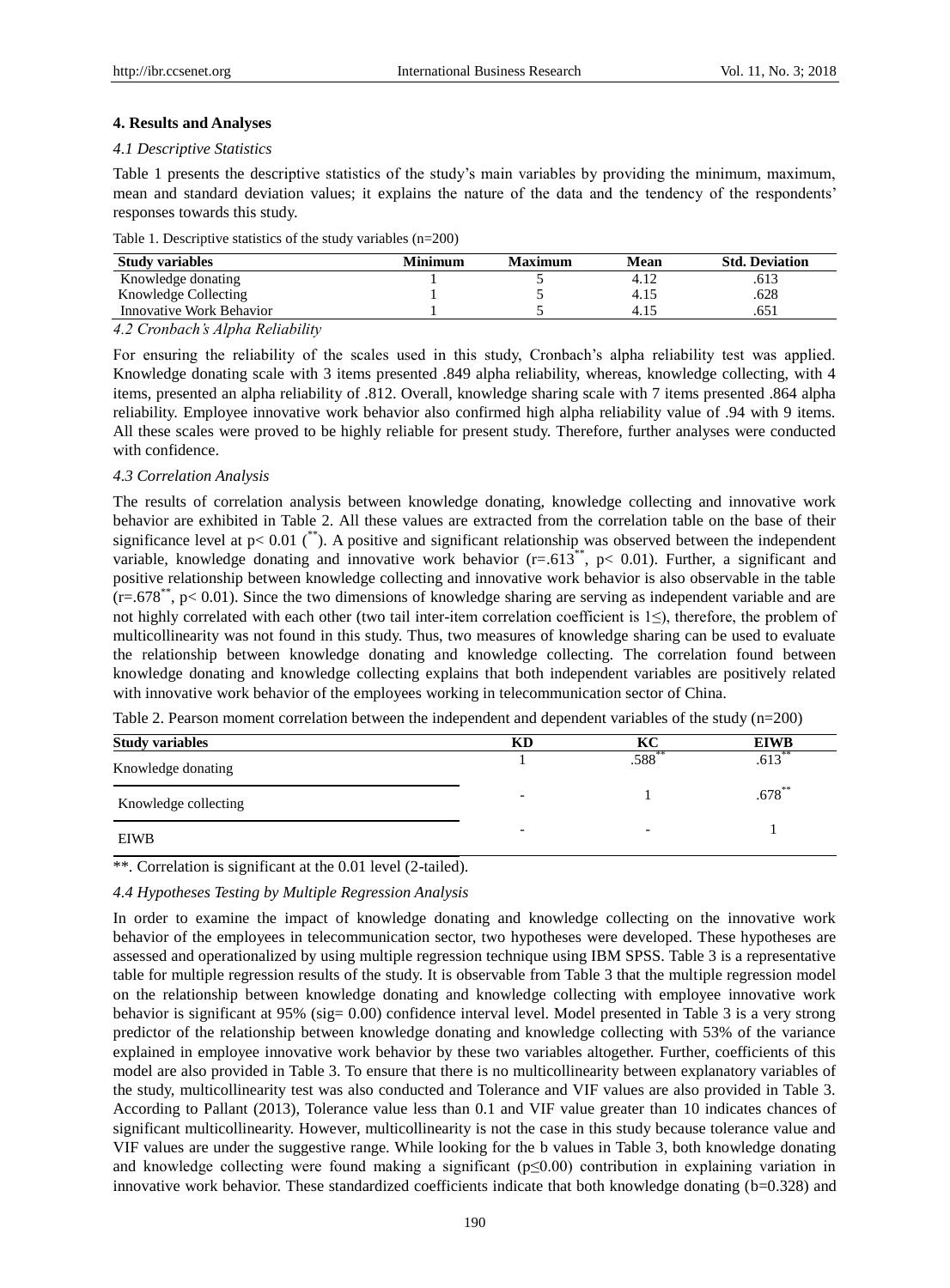knowledge collecting (b=0.485) have a positive impact on the innovative work behavior of the employees. This suggests that for each single unit increase in knowledge donating and knowledge collecting innovative work behavior is improved by 32.8% and 48.5% respectively. These results are further discussed in next section.

Table 3. Summaries of multiple regression analysis for Knowledge donating and knowledge collecting predicting EIWB (n=200)

| <b>Model</b>                                                                             | n                                                   | в                    | т                                        |                                   | S.E          | <b>Collinearity Statistics</b> |        |
|------------------------------------------------------------------------------------------|-----------------------------------------------------|----------------------|------------------------------------------|-----------------------------------|--------------|--------------------------------|--------|
|                                                                                          |                                                     |                      |                                          |                                   |              | <b>Tolerance</b>               | VIF    |
| Constant                                                                                 |                                                     | .041                 | .149                                     | .881                              | .273         |                                |        |
| Knowledge donating                                                                       | .328                                                | .329                 | 5.434                                    | .000                              | .061         | .655                           | 1.527  |
| Knowledge collecting                                                                     | .485                                                | .636                 | 8.027                                    | .000                              | .079         | .655                           | 1.527  |
| $R = .728$                                                                               |                                                     |                      |                                          |                                   |              |                                |        |
| $DR^2 =$<br>.525                                                                         |                                                     |                      |                                          |                                   |              |                                |        |
| $F = 110.887$                                                                            |                                                     |                      |                                          |                                   |              |                                |        |
| $\mathbf{v}$ , and $\mathbf{v}$ , and $\mathbf{v}$ , and $\mathbf{v}$<br>$\cdot$ $\cdot$ | $\sim$<br>$\sim$<br>the contract of the contract of | $\sim$ $\sim$ $\sim$ | $\mathbf{r}$<br>$\overline{\phantom{a}}$ | $\cdot$ $\cdot$ $\cdot$<br>$\sim$ | $\mathbf{r}$ | $\sim$ $\sim$<br>$\cdot$       | $\sim$ |

*Note.* b= Un-standardized Coefficients, S.E= standard error of variables, b= standardized coefficients, t= t-statistic, p= significance level.  $R^2 = R$  square

## **5. Discussion**

This study aimed at finding out the impact of knowledge sharing in the context of knowledge donating and knowledge collecting on the innovative work behavior of the employees in telecommunication sector of China. Appropriately, after a brief review of the literature, two hypotheses were developed. H1 stated that knowledge donating has a positive and significant impact on innovative work behavior of employees. Results of this study have supported this hypothesis significantly. Knowledge donating is found having a significant impact on innovative work behavior of the employees. Further, H2 proclaimed that knowledge collecting has a significant and positive impact on the innovative work behavior of employees. Results in Table 3 also support this claim and therefore, H2 is also supported. The results of present study are in line with previous studies by Liao, Fei and Chen, (2007); Liu and Phillips (2011); Hau et al., (2013); Yesil and Dereli (2013), Lin (2007) and Kuo, et al., (2014) who found knowledge sharing of employees improve the innovative capability and innovation of the firm, however, what effect does knowledge collecting and knowledge donating have on innovative work behavior was not investigated previously. In addition, Lu, Lin and Leung (2012) who suggested in their study that knowledge sharing contributes positively to innovative work behavior of employees are also confirmed in present study. Further Mura et al., (2013) and Akhavan et al., (2015) are among recent researchers who found the positive effect of knowledge sharing on innovative work behavior, however, in these mentioned studies, knowledge sharing was not considered in the context of knowledge donating and knowledge collecting. Results of this study also suggest some interesting fact and details that as compare to knowledge donating, knowledge collecting is a better contributor in innovative work behavior of the employees. That is to say, employees reflect more innovative work behavior when they are able to collect knowledge as compare to donate it. According to Hansen, Mors and Lovas (2005), while sharing the knowledge, individuals not only provide information but they also combine, elaborate and translate into a clear and relevant form. Moreover, when these individuals collect knowledge from co-workers, they improve their capability to innovate (Radaelli et al., 2014). The logic behind readiness of individuals to sharing knowledge in the form of donating and collecting is very obvious. Knowledge sharing (donating and collecting) actually reflects an individual's personal identity and provide them with the realization of self-worth. Moreover, it provides them with satisfaction of self-expression needs (Rahab & Wahyuni, 2013). However, this study suggests that in Chinese telecommunication industry, workers are more contributing in innovative work behavior when they are able to get more knowledge as compare to those instances when they have to reciprocate this knowledge. Nonetheless, it does not suggest that Chinese employees are less willing to donate their knowledge as the 33% variation in innovative work behavior caused by knowledge donating ensures that Chinese employees are quite willing to donate their knowledge to co-workers. Their contribution towards innovative work behavior increases when they are able to get relevant knowledge suggests that Chinese workers are more inclined towards innovative work behavior when they get the chances to absorb more knowledge from others. According to Kuo et al., (2014), collegiality among co-workers has an indirect effect on knowledge sharing because it results in lowering greed and increasing self-efficacy. Moreover, organizational support results in better utilization of information and communication technologies and therefore in better knowledge sharing.

#### **6. Conclusion and Implications**

This study concludes that knowledge sharing in the form of knowledge donating and knowledge collecting is a potential predictor of innovative work behavior of employees in telecommunication industry of China. The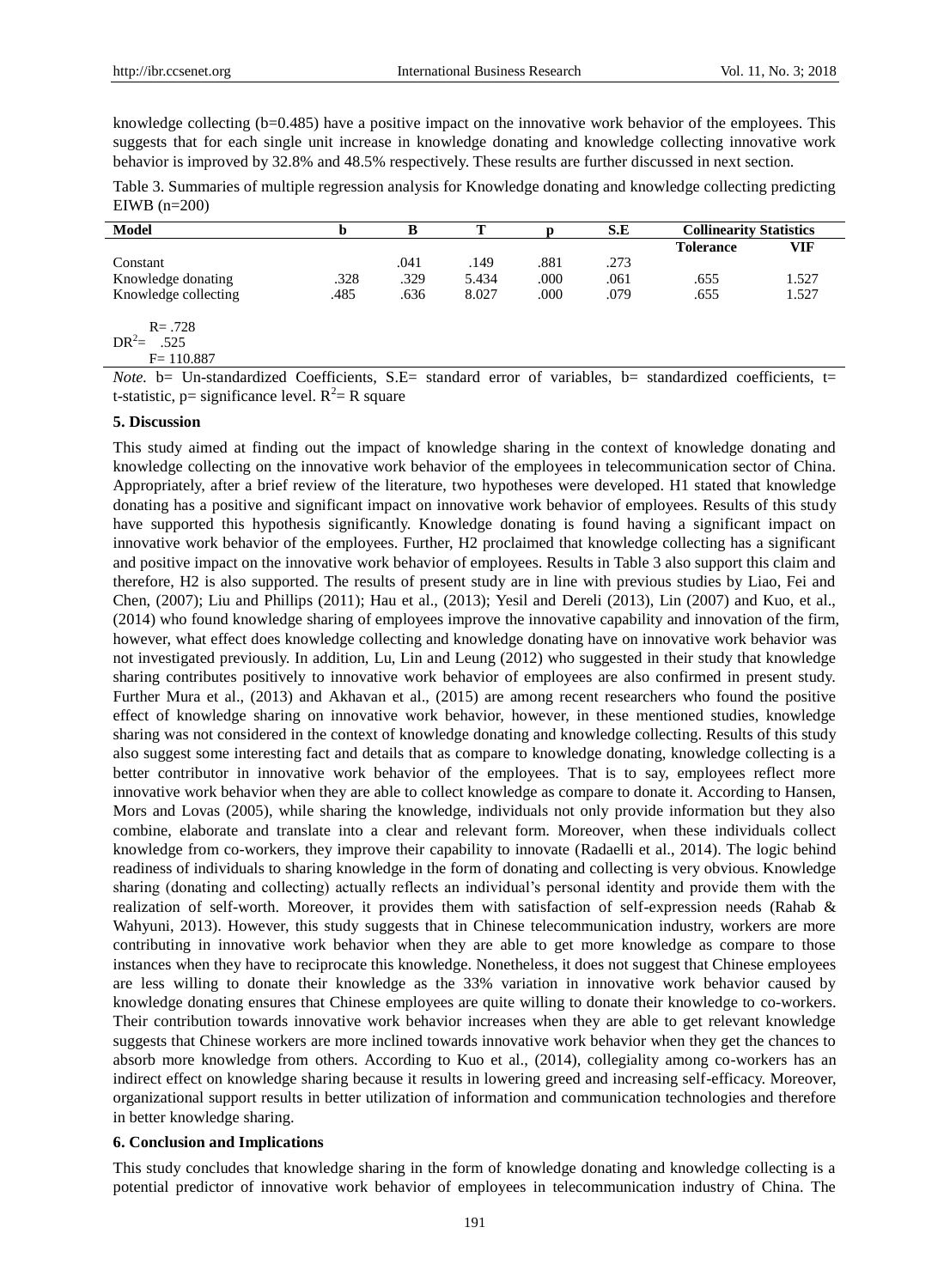Theory of Social Exchange supports our findings in a way that individuals are more willing to donate their knowledge if they are also able to collect the knowledge simultaneously in their organizations. Moreover, knowledge collecting and donating generates healthy work environment that leads to new idea generation, idea promotion and idea realization within the organization. Results of this study have some important implications for managers. Initially, organizational leaders should try to provide knowledge sharing environment by encouraging individuals to participate in knowledge donating and knowledge collecting work activities. Motivational factors to share knowledge are different for different individuals. Therefore, identifying the major motivational factors that exist for majority of workers is quite important. Some individuals share the knowledge purely for social acceptance purposes, others, while sharing knowledge, desire knowledge exchange in return. Therefore, the right identification of the motivational factors will help in creating and supporting knowledge sharing environment within organization. Additionally, creating such knowledge sharing environment is quite important for innovation driven industries, both product and service. In order to facilitate idea generation, promotion and implementation, organizations are in need to create knowledge sharing environment and initiate knowledge collecting and knowledge donating driven organizational environment.

# *6.1 Study Limitations and Future Research Recommendations*

This study is not free from limitations. First, due to the difficulty in accessing the employees' data bases, data was collected on convenience basis. It is suggested therefore, that if possible, future study can focus on other probability sampling technique to generate better generalization of results. Second, this was a cross sectional study in nature, therefore, further details about the effects of knowledge donating and knowledge collecting can be examined in a longitudinal study in future. In order to get more knowledge, future studies can also focus on other antecedents which affect the innovative work behavior positively or negatively. Analysis of both negative and positive factors can be used to improve the innovative work behavior in knowledge and innovation intensive industries.

# **About the Authors**

# **1. Tayyaba Akram**

Miss Tayyaba Akram is PhD scholar at Glorious Sun School of Business and Management, Donghua University, Shanghai, China and senior Faculty member in the department of management sciences in Balochistan University of Information Technology, Engineering and Management Sciences (BUITEMS), Quetta, Pakistan. Her research focuses on organizational behavior, strategic management, leadership, financial innovation, behavioral finance, social capital, work related stress, emotional intelligence and innovative work behavior.

# **2. Professor SHEN Lei**

SHEN Lei is professor in Glorious Sun School of Business and Management, Donghua University, Shanghai, China. Her research interests include organizational behavior, consumer behavior, human resource management and marketing.

#### **3. Muhammad Jamal Haider**

Mr. Muhammad Jamal Haider has served as visiting lecturer of Economics and Finance in center of international programs (CIP) in Donghua University and he is also PhD scholar in Glorious Sun School of Business and Management, Donghua University, Shanghai, China. His research involves mobile banking, technology adoption, social capital, financial engineering, capital markets, financial innovation, behavioral finance and consumer research.

#### **4. Syed Talib Hussain**

Syed Talib Hussain is a PhD scholar at Glorious Sun School of Business and Management, Donghua University, Shanghai, China. His research focuses on leadership, change process, motivation, stress, conflict management, consumer research, compensation and reward management in government and private sectors.

#### **References**

- Akhavan, P., Hosseini, M., Abbasi, M., & Manteghi, M. (2015). Knowledge sharing determinants, behaviours and innovative work behaviours: An integrated theoretical view and empirical examination. *Aslib journal of information management, 67*(5), 562-591. https://doi.org/10.1108/AJIM-02-2015-0018
- Alhady, M., Idris, A., Sawal, M., Azmi, N., & Zakaria, Z. (2011). Knowledge sharing behaviorand individual factors: A relationship study in the i-Class environment. In *Proceeding of the international conference on management and artificial intelligence*.
- Carmeli, A., Meitar, R., & Weiberg, J. (2006). Self-leadership skills and innovative behaviorat work.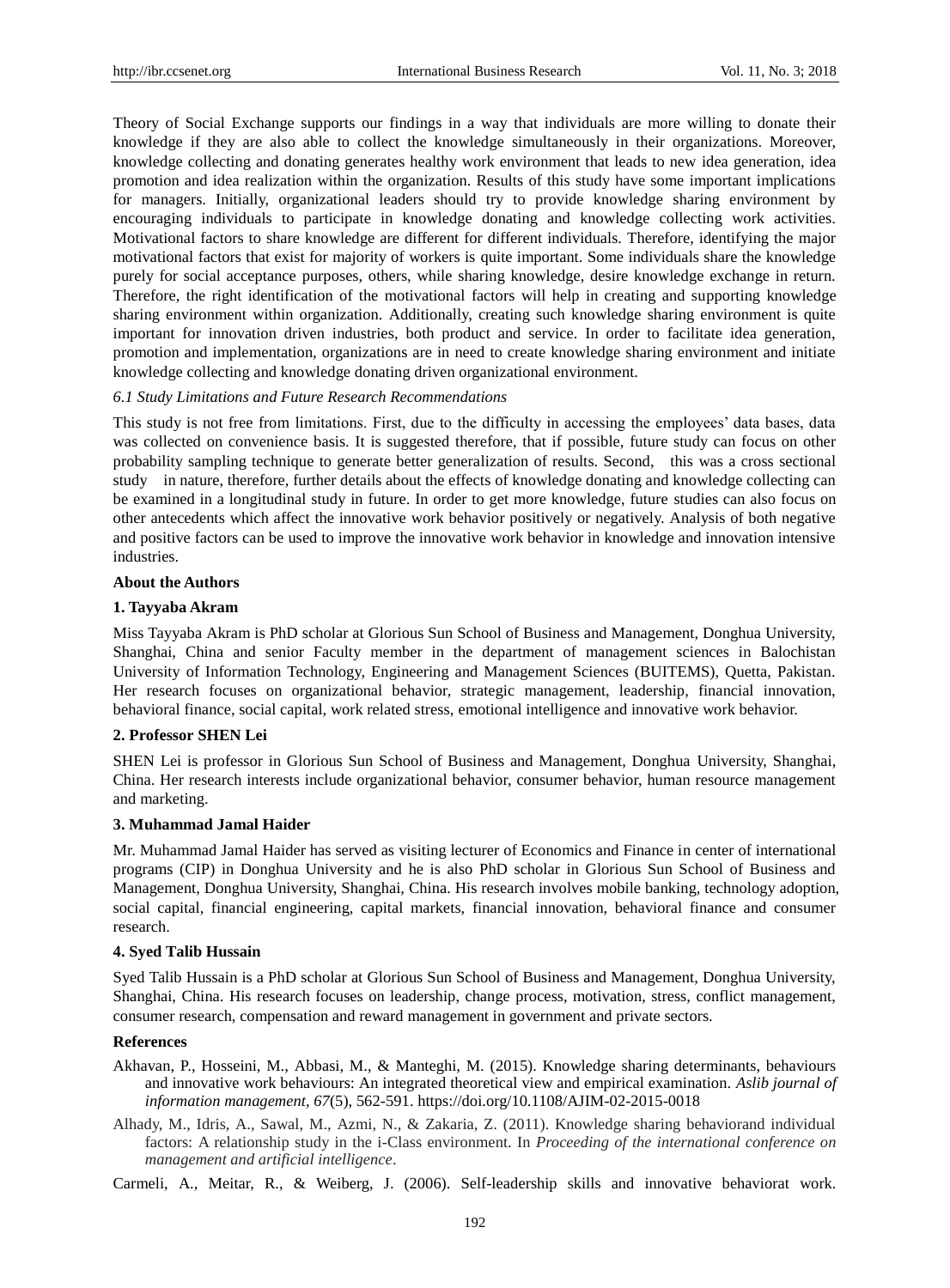*International journal of manpower, 27*(1), 75-90. https://doi.org/10.1108/01437720610652853

- Cateora, P. R., Gilly, M. C., & Graham, J. I. ( 2013). *International marketing* (Sixteenth edn). New York, America: MacGraw-Hill.
- Choi, S. Y., Lee, H., & Yoo, Y. (2010). The impact of information technology and transactive memory systems on knowledge sharing, application, and team performance: A field study. *MIS quarterly, 34,* 855-870. https://doi.org/10.2307/25750708
- Cummings, J. (2003). Knowledge sharing: A review of the literature.
- Cummings, J. (2004). Work Groups, Structural Diversity and Knowledge Sharing in a Global Organisation. *Management Science, 50*(3), 352-364. https://doi.org/10.1287/mnsc.1030.0134
- De Jong, J. P., & Den Hartog, D. N. (2008). Innovative work behaviour: Measurement and validation. *Journal of EIM business and policy research,* 1-27.
- Hansen, M. T., Mors, M. L., & Løvås, B. (2005). Knowledge sharing in organisations: Multiple networks, multiple phases. *Academy of Management Journal, 48*(5), 776-793. https://doi.org/10.5465/AMJ.2005.18803922
- Hau, Y. S., Kim, B., Lee, H., & Kim, Y. G. (2013). The effects of individual motivations and social capital on employees' tacit and explicit knowledge sharing intentions. *International journal of information management, 33,* 256-266. https://doi.org/10.1016/j.ijinfomgt.2012.10.009
- Hu, M. L. M., Horng, J. S., & Sun, Y. H. C. (2009). Hospitality teams: knowledge sharing and service innovation performance. *Journal of tourism management, 30*(1), 41-50. https://doi.org/10.1016/j.tourman.2008.04.009
- Ibragimova, B., Ryan, S. D., Windsor, J. C., & Prybutok, V. R. (2012). Understanding the antecedents of knowledge sharing: an organisational justice perspective. *Informing Science: the International Journal of an Emerging Trans discipline, 15,* 183-206. https://doi.org/10.28945/1694
- Janssen, O. (2000). Job demands, perceptions of effort-reward fairness and innovative work behaviour. *Journal of Occupational and organisational psychology, 73*(3), 287-302. https://doi.org/10.1348/096317900167038
- Janssen, O. (2004). How fairness perceptions make innovative behaviormore or less stressful. *Journal of Organisational Behaviour, 25*(*2*), 201-215. https://doi.org/10.1002/job.238
- Jong, J. P. J. D. (2007). Individual Innovation: The Connection between Leadership and Employees' Innovative Work Behaviour. Doctoral dissertation, University of Amsterdam, Netherland. Retrieved from <http://ondernemerschap.panteia.nl/pdf-ez/r200604.pdf>
- Kamasak, R., & Bulutlar, F. (2010). The influence of knowledge sharing on innovation. *Journal of European business review, 22*(3), 306-317. https://doi.org/10.1108/09555341011040994
- Kanter, R. M. (1998). From spare change to real change. The social sector as beta site for business innovation. *Harvard business review, 77*(3), 122-132.
- Kuo, Y. K., Kuo, T. H., & Ho, L. A. (2014).Enabling innovative ability: knowledge sharing as a mediator. *Industrial Management & Data Systems, 114*(5), 696-710. https://doi.org/10.1108/IMDS-10-2013-0434
- Liao, S. H., Fei, W. C., & Chen, C. C. (2007). Knowledge sharing, absorptive capacity and innovation capability: An empirical study of Taiwan's knowledge-intensive industries. *Journal of information science.* https://doi.org/10.1177/0165551506070739
- Lin, H. F. (2007). Knowledge sharing and firm innovation capability: An empirical study. *International journal of manpower, 28*(3), 315-332. https://doi.org/10.1108/01437720710755272
- Liu, Y., & Phillips, J. S. (2011). Examining the antecedents of knowledge sharing in facilitating team innovativeness from a multilevel perspective. *International Journal of Information Management, 31, 44-52.* https://doi.org/10.1016/j.ijinfomgt.2010.05.002
- Lu, L., Leung, K., & Koch, P. T. (2006). Managerial Knowledge Sharing: The Role of Individual, Interpersonal, and Organisational Factors. *Journal of management and organisational review, 2*(1), 15-41. https://doi.org/10.1111/j.1740-8784.2006.00029.x
- Lu, L., Lin, X., & Leung, K. (2012). Goal orientation and innovative performance: The mediating roles of knowledge sharing and perceived autonomy. *Journal of applied social psychology, 42*(1), 180-197. https://doi.org/10.1111/j.1559-1816.2012.01018.x
- Mumford, M. D. (2003). Where have we been, where are we going? Taking stock in creativity research. *Creativity Research Journal, 15*(2-3), 107-120. https://doi.org/10.1080/10400419.2003.9651403
- Mura, M., Lettieri, E., Radaelli, G., & Spiller, N. (2013). Promoting professionals' innovative behavior through knowledge sharing: The moderating role of social capital. *Journal of knowledge management, 17*(4),